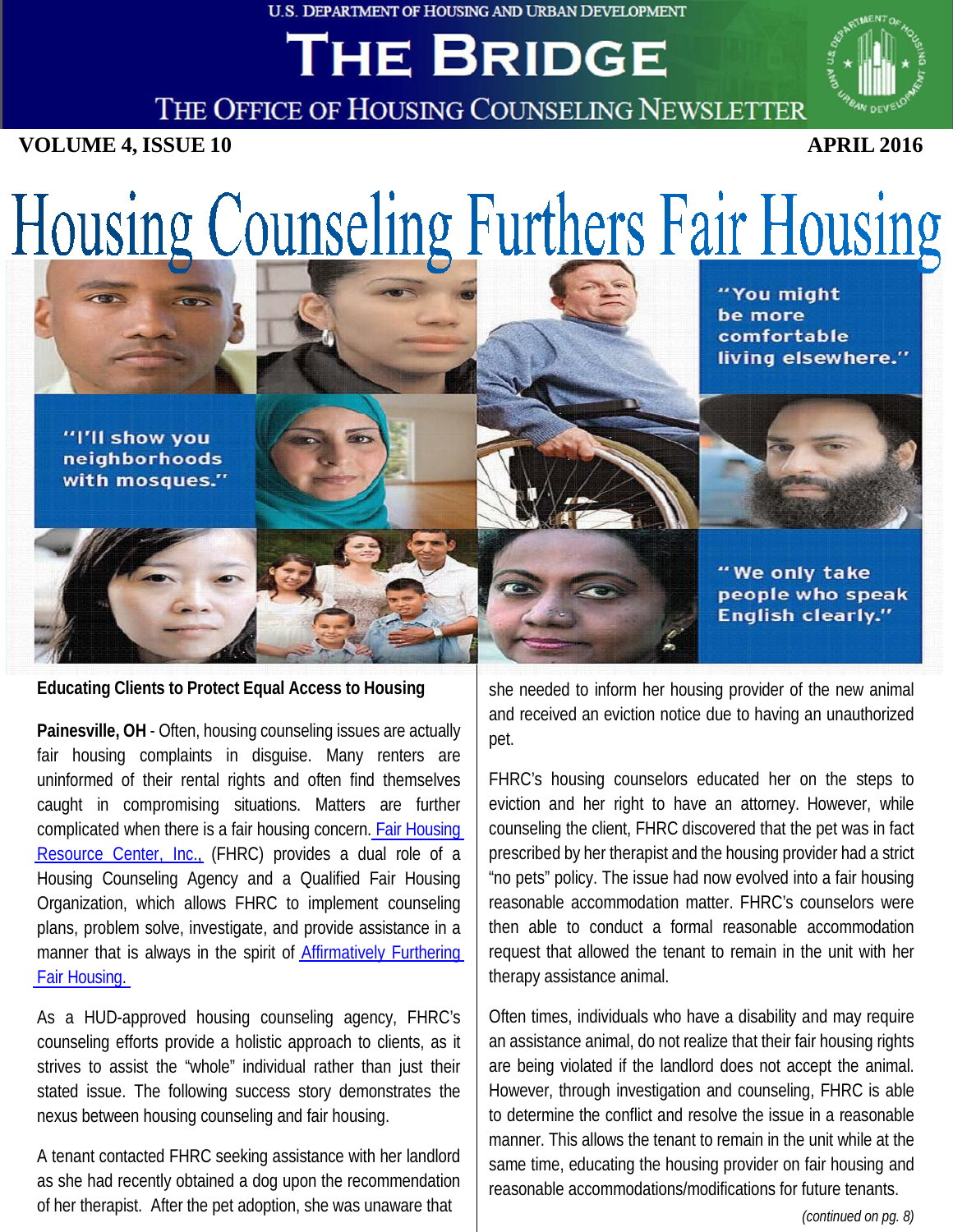

**Sarah Gerecke** *Deputy Assistant Secretary, Office of Housing Counseling*

#### Greetings,

Spring is in the air and the cherry blossoms and allergies have arrived here in DC. At the Office of Housing Counseling, April is called "NOFA Scoring Month," which began after the April 4th deadline for the *Notice of Funding Availability for HUD's Fiscal Years 2016 and 2017 Comprehensive and Training Grants Programs*.

In April, we proudly recognize Fair Housing Month and the passage of the Fair Housing Act in 1968 to eliminate housing discrimination and create equal opportunity in every community. Essentially, fair housing means that every person can live free from housing discrimination and hostility. But this also means that each one of us, regardless of race, color, religion, national origin, sex, familial status, and disability, has access to neighborhoods of opportunity, where our children can attend quality schools, our environment supports healthy living, and economic opportunities and self-sufficiency can help us grow and thrive.

According to Where You Live [Matters – 2015](http://www.nationalfairhousing.org/Portals/33/2015-04-30%20NFHA%20Trends%20Report%202015.pdf) Fair Housing Trends Report by the National Fair Housing Alliance (NFHA), disability-based housing discrimination made up 51.8 percent of all complaints in 2014. Racial discrimination was the second most reported complaint at 22.0 percent. Below is a chart of discrimination complaints by protected classes reported to NFHA, HUD, Fair Housing Assistance Program (FHAP) agencies, and the U.S. Department of Justice (DOJ) in 2014.

| <b>Basis</b>           | <b>NFHA</b><br><b>Members</b> | <b>HUD</b>    | <b>FHAP</b><br><b>Agencies</b> | <b>DOJ</b>      | Total             |
|------------------------|-------------------------------|---------------|--------------------------------|-----------------|-------------------|
| Race                   | 19.2% (3,659)                 | 22.2% (379)   | 29.5% (1,995)                  | $[29.0\% (10)]$ | $ 22.0\% (6.044)$ |
| <b>Disability</b>      | 50.7% (9,643)                 | 59.0% (1,009) | 53.2% (3,596)                  | $ 50.0\% $ (22) | 51.8% (14,272)    |
| <b>Familial Status</b> | 10.3% (1,963)                 | 10.9% (186)   | 12.8% (863)                    | 18.0% (10)      | $11.0\%$ (3,023)  |
| <b>Sex</b>             | 4.8% (910)                    | $8.5\%$ (146) | 10.8% (731)                    | $6.0\%$ (2)     | $ 6.5\% (1,789) $ |
| Notional Origin        | $6.3\%$ $(1,196)$             | 26.0% (444)   | 18.9% (1,280)                  | $12.0\%$ (4)    | 10.6% (2,925)     |
| Color                  | $1.2\%$ (225)                 | $2.2\%$ (37)  | $1.6\%$ (110)                  | $0.0\%$ (0)     | $1.4\%$ (372)     |
| Religion               | $0.8\%$ (148)                 | $1.0\%$ (16)  | $3.0\%$ (205)                  | $3.0\%$ (1)     | $1.3\%$ (370)     |
| Other*                 | 6.7% (1,2820                  | $8.8\%$ (150) | 7.5% (707)                     | $0.0\%$ (0)     | $7.8\%$ (2,141)   |

Totals for these data may exceed 100 percent as individual complaints reported by HUD, DOJ and FHAPs may *involve multiple protected classes.*

Working with HUD's Office of Fair Housing and Equal [Opportunity](http://portal.hud.gov/hudportal/HUD?src=/program_offices/fair_housing_equal_opp) (FHEO) and our HUDapproved housing counseling agencies, we will continue to ensure that we empower clients about their fair housing rights and assist them in reporting complaints when fair housing laws are being violated.

In addition to stories about fair housing, this edition of *The Bridge* features housing counseling agencies with creative approaches to web-based education and housing counseling. As more and more clients rely on the internet and mobile devices for information, some housing counseling agencies are meeting the clients where they are, by providing services that can be accessed remotely.

#### *Sarah*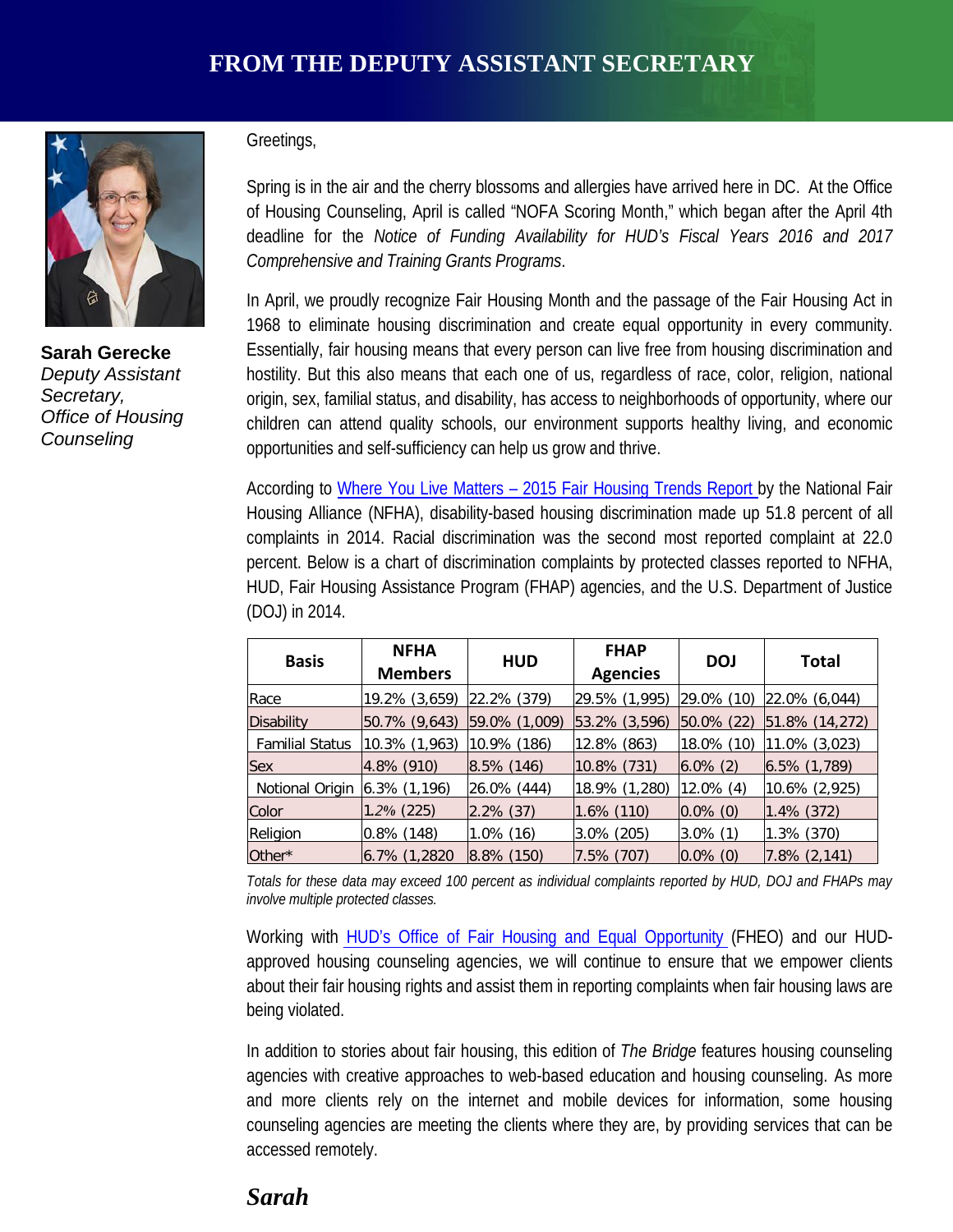#### **HUD KICKS OFF FAIR HOUSING MONTH BY LAUNCHING NATIONAL MEDIA CAMPAIGN**

**Washington, DC** - The U.S. Department of Housing and Urban Development (HUD) kicked off Fair Housing Month 2016 with the launch of a new national media campaign that helps the public to envision what communities with shared opportunity for all might look like. The new campaign is designed to further educate the public about their housing rights and the ideals behind HUD's new [Affirmatively](https://www.huduser.gov/portal/affht_pt.html#final-rule) [Furthering Fair Housing \(AFFH\) initiative.](https://www.huduser.gov/portal/affht_pt.html#final-rule)

The campaign, which was developed in partnership with the National Fair Housing Alliance (NFHA), will include print Public Service Announcements (PSAs) in various languages, television PSAs in English and Spanish, online videos, and social media outreach. The campaign will run throughout 2016, and comes as the nation celebrates the  $48<sup>th</sup>$  anniversary of the *Fair [Housing Act,](http://portal.hud.gov/hudportal/HUD?src=/program_offices/fair_housing_equal_opp/FHLaws/yourrights)* the landmark law that was passed one week after the assassination of Dr. Martin Luther King Jr. in April 1968.

Every April, HUD, local communities, fair housing advocates, and fair housing organizations across the country commemorate Fair Housing Month by hosting a variety of activities that enhance Americans' awareness of their fair housing rights, highlight HUD's fair housing enforcement efforts, and emphasize the importance of ending housing discrimination.

"A core belief of our values as Americans is the idea that every person deserves a fair chance to secure safe and stable housing," said HUD Secretary Julián Castro. "Your race, how you get around, the size of your family, whether you come from another country, if you are a man or a woman, or whatever your religious beliefs are should never hinder your housing goals. I am proud of the work our fair housing staff does every day in conjunction with our state and local partners to ensure that everyone's fair housing rights are honored."

Through an array of enforcement activities, fair housing policy initiatives, and education and outreach efforts, HUD's Office of Fair Housing and Equal Opportunity continues to take action against individuals and housing providers that discriminate. Last year, HUD and its Fair Housing Assistance Program partner agencies received 8,293 complaints alleging



discrimination based on one or more of the Fair Housing Act's seven protected classes: race, color, national origin, religion, sex, familial status, and disability. During that period, the categories with the highest number of complaints were disability and race, respectively. HUD also focused on lending discrimination, as well as various forms of discrimination faced by women, families with children, and LGBT persons.

"Nearly 50 years after it was passed, the Fair Housing Act remains a powerful tool to ensure housing providers give every person an equal chance to find the home that is right for them, without prejudice or discrimination," said Gustavo Velasquez, HUD Assistant Secretary for Fair Housing and Equal Opportunity. "As we move to implement the Affirmatively Furthering Fair Housing rule in partnership with local jurisdictions, we are pleased to be entering the next level of fair housing where every family, regardless of zip code, has access to the resources and opportunity they need to get ahead."

The campaign begins with "A Zip Code Should Not [Determine a Child's Future,"](http://portal.hud.gov/hudportal/documents/huddoc?id=NFHA_HUD2016_ZipCodeAA508.pdf) a PSA ad that features children of different ethnicities looking toward a bright future because they have the chance to live in neighborhoods filled with opportunity. The media campaign includes customizable posters that local cities and other jurisdictions can use to announce neighborhood meetings that residents can attend. Additional ads are available [here a](http://portal.hud.gov/hudportal/documents/huddoc?id=NFHA_HUD2016VibrantCom.pdf)nd [here.](http://portal.hud.gov/hudportal/documents/huddoc?id=NFHA_HUD2016ZipKids.pdf) More will be unveiled throughout April and in coming months.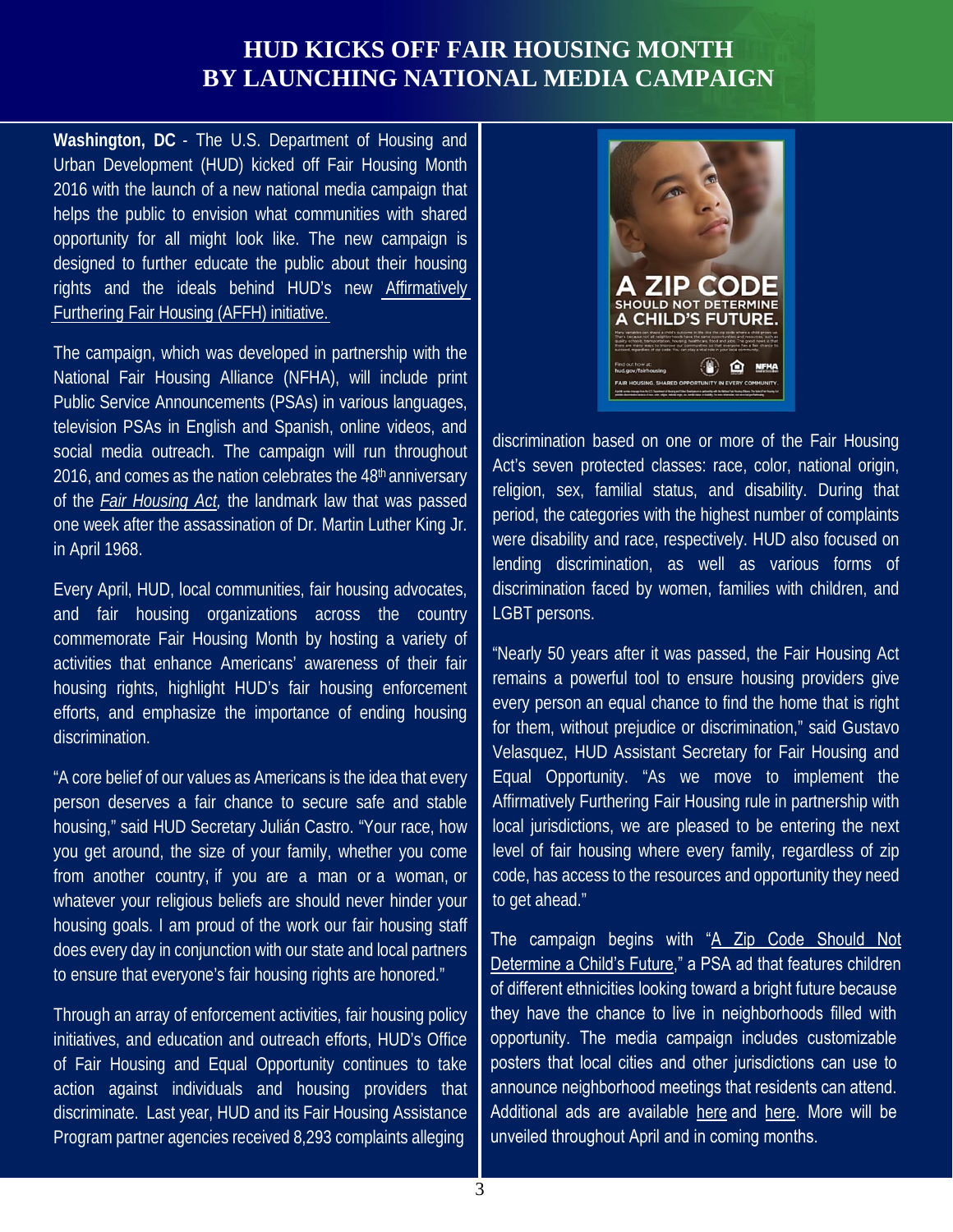## **COMMON FAIR HOUSING MISCONCEPTIONS**

**Riverside, CA** - Since 1986, the Fair [Housing](http://fairhousing.net/) Council of Riverside [County, Inc.](http://fairhousing.net/) (FHCRC) has strived to ensure that all individuals are provided the opportunity to live free from unlawful housing practices and discrimination. The FHCRC investigates housing discrimination complaints and provides education to landlords, real estate professionals and the community about the rights and responsibilities of the Fair Housing Act. FHCRC also provides foreclosure prevention and credit counseling services in the Inland Empire. Throughout the provision of FHCRC's services, certain trends and patterns emerge and are evidenced by the types of intake calls and complaints the organization receives.

While many protected classes such as race, age or disability are more recognizable, other protected classes are overlooked or are just not understood by housing providers. Based on the complaints FHCRC receives, an apparent lack of knowledge and understanding appears to exist when it comes to housing rights and responsibilities, especially as related to familial status and reasonable accommodation for service/companion animals.

#### **Familial Status**

Lately, a common complaint the FHCRC receives from tenants is related to landlords who:

- (1) explicitly and wholly prohibit children from the property or
- (2) allow children but prohibit them from engaging in certain activities on the property.

The first instance occurs most often within housing developments specifically designed for college students. There is a misconception that restrictions on children and families is legal if a development is designed for student housing. These apartment complexes use advertising language such as, "close to the university," "off campus housing," and "college lifestyle." They also tend to provide leasing options such as "rentals by the room," "10 month lease," or "a lease for a school year."

This form of advertising is used to discourage families from renting in certain communities. While some openly inform potential renters that their complex does not allow children,



others discourage families from renting in their development by suggesting that they are not child or family friendly due to a lack of amenities for children such as a playground, etc.

Familial status discrimination also occurs in more traditional housing that welcomes families but unfairly limits the activities of children. Although a housing provider is entitled to impose reasonable health and safety rules, it is illegal to treat households with children differently than those without children. The rules must be applicable to both children and adults.

The FHCRC has noticed that landlords routinely impose rules that target children, such as:

| "Children<br>may not ride<br>skateboards<br>on the | "No children<br>in the pool<br>area" | "No children<br>on the grass<br>area" |
|----------------------------------------------------|--------------------------------------|---------------------------------------|
| sidewalk"                                          |                                      |                                       |

Believing these rules fall within the parameters of "health and safety," landlords are nevertheless discriminating against tenants with families. To meet the requirements of the FHA, language such as the following should be used instead:

| "No riding  | "Children     | "No walking  |
|-------------|---------------|--------------|
| skateboards | under 14 in   | on the grass |
| on the      | the pool area | area"        |
| sidewalk"   | must be       |              |
|             | accompanied   |              |
|             | by an adult"  |              |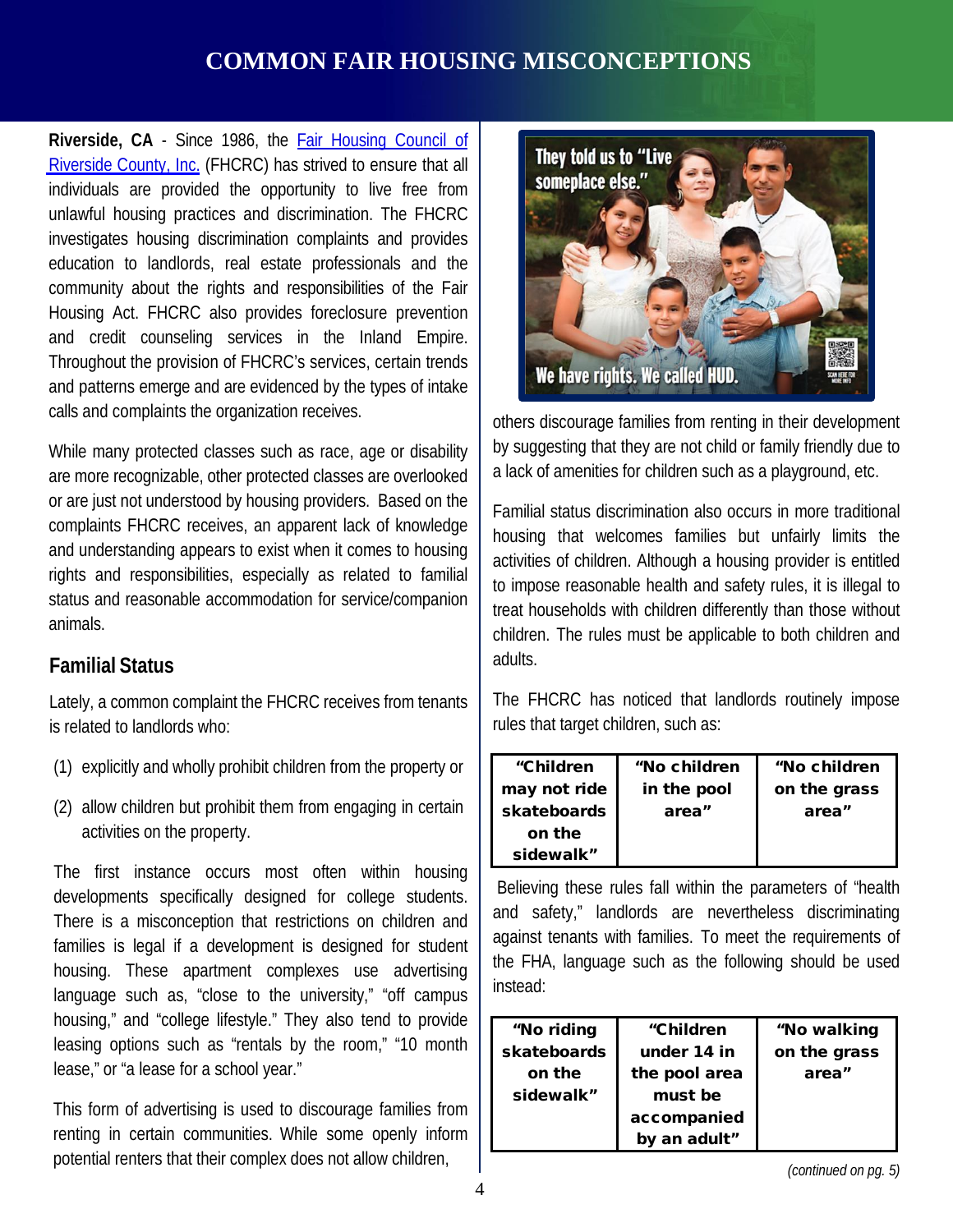## **FAIR HOUSING**

*(continued from pg. 4 – Common Fair Housing Misconceptions)*



#### **Reasonable Accommodation - Service/Companion Animals**

Another common misconception held by housing providers is the provision of a reasonable accommodation to allow for service or companion animals for disabled tenants. Under the FHA, a disability is considered to be a physical or mental impairment which significantly limits a person's major life activities.

A housing provider must make a reasonable accommodation in the rules, policies, practices or services when necessary to afford a disabled tenant an equal opportunity to the use and enjoyment of the property, including common areas. The allowance of a service or companion animal falls within the purview of a reasonable accommodation. Some of the most common misconceptions about reasonable accommodation regarding service/companion animals are:

- The animal must be a dog,
- The dog must be certified, wear a vest or an ID tag,
- A blanket "no pets" rule sufficiently excludes service/ companion animals,
- Breed/size/weight restrictions are enforceable,
- Pet deposits are allowed,
- The tenant's disability must be physical.

It is imperative that all fair housing counseling agencies work toward the goal of educating the community about their rights and responsibilities. On top of providing these services, the FHCRC strives to help those in the

community who may not necessarily meet the criteria required to receive assistance typically provided by the organization. Although there are many examples, one memorable individual who fits this description was Edward Allen Conrey.

#### **The Five Dollar Man**

Mr. Conrey was known as the "Five Dollar Man." He lived on a small fixed income which usually would run out before the end of the month. The FHCRC provided him with \$5.00 each month, which he used for food to get by until his pay day. Mr. Conrey was a kind and humble man and it was FHCRC's honor to assist him during his time of need. Sadly, he passed away on July 12, 2015. Afterwards, FHCRC learned of Mr. Conrey's service in the Marine Corps in Vietnam, where he was a point man for the Green Berets, reaching the rank of Corporal before returning home in 1966. His smiling face is missed by all who knew him.

The FHCRC encounters many good people like Mr. Conrey. When they are down on their luck, it is a privilege for FHCRC to be able to help if it can. Whether providing money for food, a bus ticket, or a night in a hotel, the funds raised by its annual Champions for Justice awards, as well as the generosity of FHCRC staff, goes a long way to help people in need.

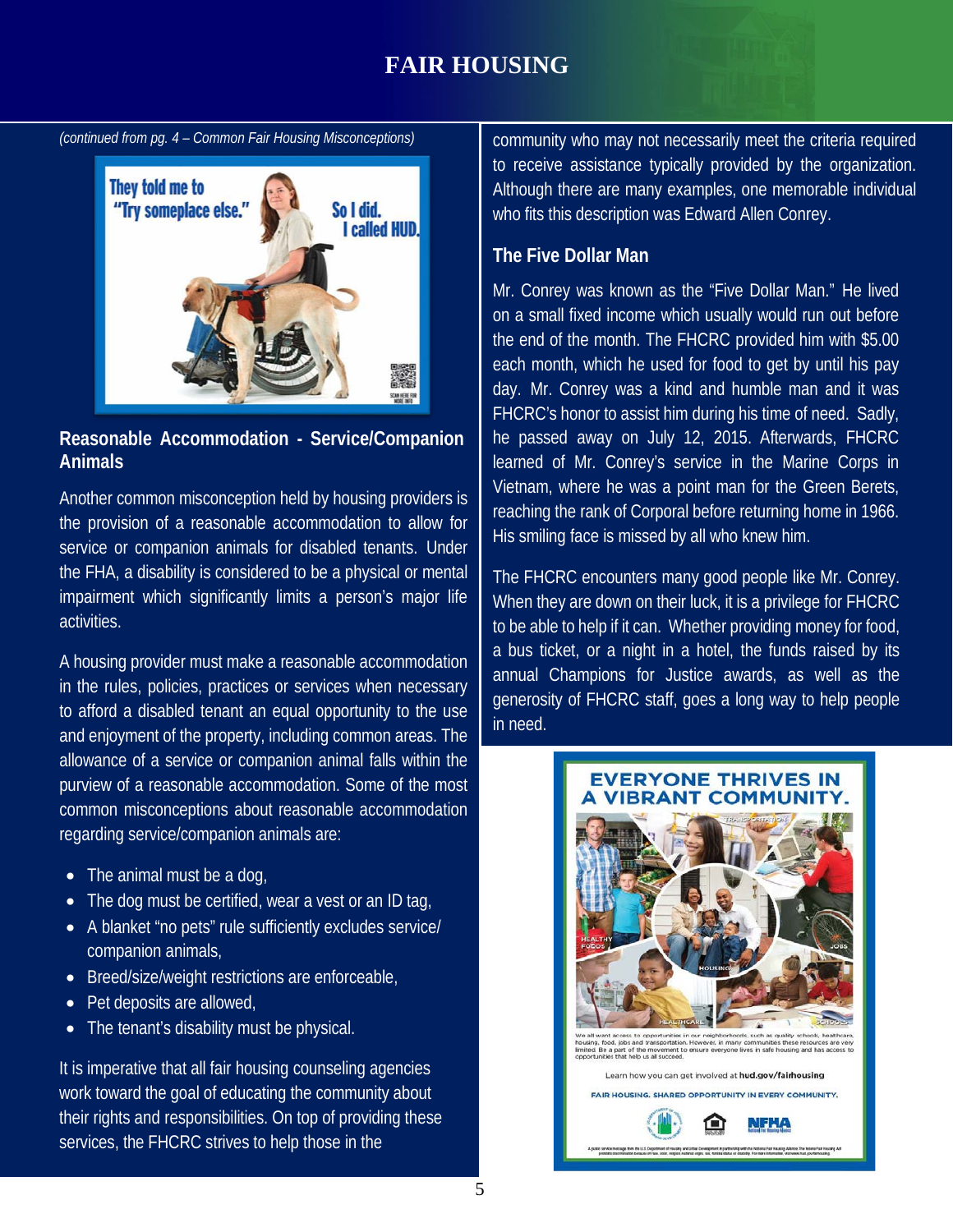#### **How Webinars Are Reaching Consumers in Need**

**Sugar Land, TX** - At Money [Management](http://www.moneymanagement.org/) International (MMI), its mission is to improve lives through financial education. And although the HUD-approved housing counseling agency is proud to have counselors and educators located across the United States, it long ago recognized that there were consumers in need of financial counseling and education services who were not being served, simply because they could not physically reach the counselors.

This is why for the past five years MMI has been a major proponent of online communication and technology. Webinars allow its educators and counselors to connect with consumers as far and as wide as the internet will allow. Where once consumers needed to be located near an agency in order to benefit from its services, now counselors can go to them.

Through webinars, MMI is able to provide education and counseling to consumers that have difficulty attending inperson workshops, including those who do not live in close proximity to a physical office, parents in need of child care, consumers that work evenings or weekends, and those that simply prefer to learn at their own pace.

Furthermore, MMI has found that educating consumers in one-hour webinars is an ideal way to help the participants stay focused on the specific topic, while also implementing the principles taught in the webinar. Recent webinar topics include "Setting Goals and Priorities," "Managing Income and Expenses," "Building Savings," "Put Your Debt on a Diet," "Creating Wealth," "Homeowner Options," "Identity Theft," and "Credit Report and Credit Scores."

MMI also uses webinars to provide "Train the Trainer" courses for many nonprofit agencies. These courses instruct and empower individuals to become educators themselves, serving as permanent resources within their respective agencies.

In celebration of [Financial](http://www.financialliteracymonth.com/) Literacy Month, MMI has scheduled 20 webinars in April. These webinars are open to consumers across the country, including many military personnel serving around the world.

#### **Housing Opportunities Collaborative Virtual Counselor Network**

**San Diego, CA** - The Virtual [Counselor](http://virtualcounselornetwork.org/) Network (VCN) is a free online technology tool and resource to assist the community with any and all housing related issues. VCN was created and is powered by the HUD-approved intermediary, Housing Opportunities [Collaborative.](http://housingcollaborative.org/) VCN's current technology and communication tools allow Housing Opportunities Collaborative to directly connect clients in "real time" to the appropriate resources and services provided by its non-profit partner agencies.

Housing Opportunities Collaborative President and Chief Executive Officer, Appaswamy "Vino" Pajanor shared some statistics on the success of this online service.

- There are now 25 partners and 186 housing counselors involved in the VCN.
- From its launch through 2015, the network has served over 8,100 clients.
- In 2013, over 1,500 clients used VCN, which more than doubled in 2015 when 4,286 clients accessed the tool.
- Site traffic jumped exponentially from 2014 with 6,848 visitors to 51,613 visitors in 2015.
- On platform use 86 percent of users accessed VCN via desktop and mobile phone, while 14 percent used tablets.

Pajanor also shared Housing Opportunities Collaborative plans for VCN in 2016. For instance, accessing VCN through mobile phones has increased over the last few years. This has influenced the way it plans to provide future access to the VCN. Originally, the agency invested efforts into developing community kiosks to provide access. Now, it is developing a live downloadable app for mobile phones, which will offer the same features as the desktop and kiosk versions. It expects to launch the app in the next few months.

View the following YouTube videos to learn more about VCN technology:

- ▶ VCN Overview & Value [Proposition;](https://www.youtube.com/watch?v=XjnFracNq6Y&feature=youtu.be)
- ▶ VCN [Process/Steps;](https://www.youtube.com/watch?v=nshccI_N9wI&feature=youtu.be)
- $\triangleright$  Client [Video about the](https://www.youtube.com/watch?v=MhMJjgmFoKE&feature=youtu.be) VCN.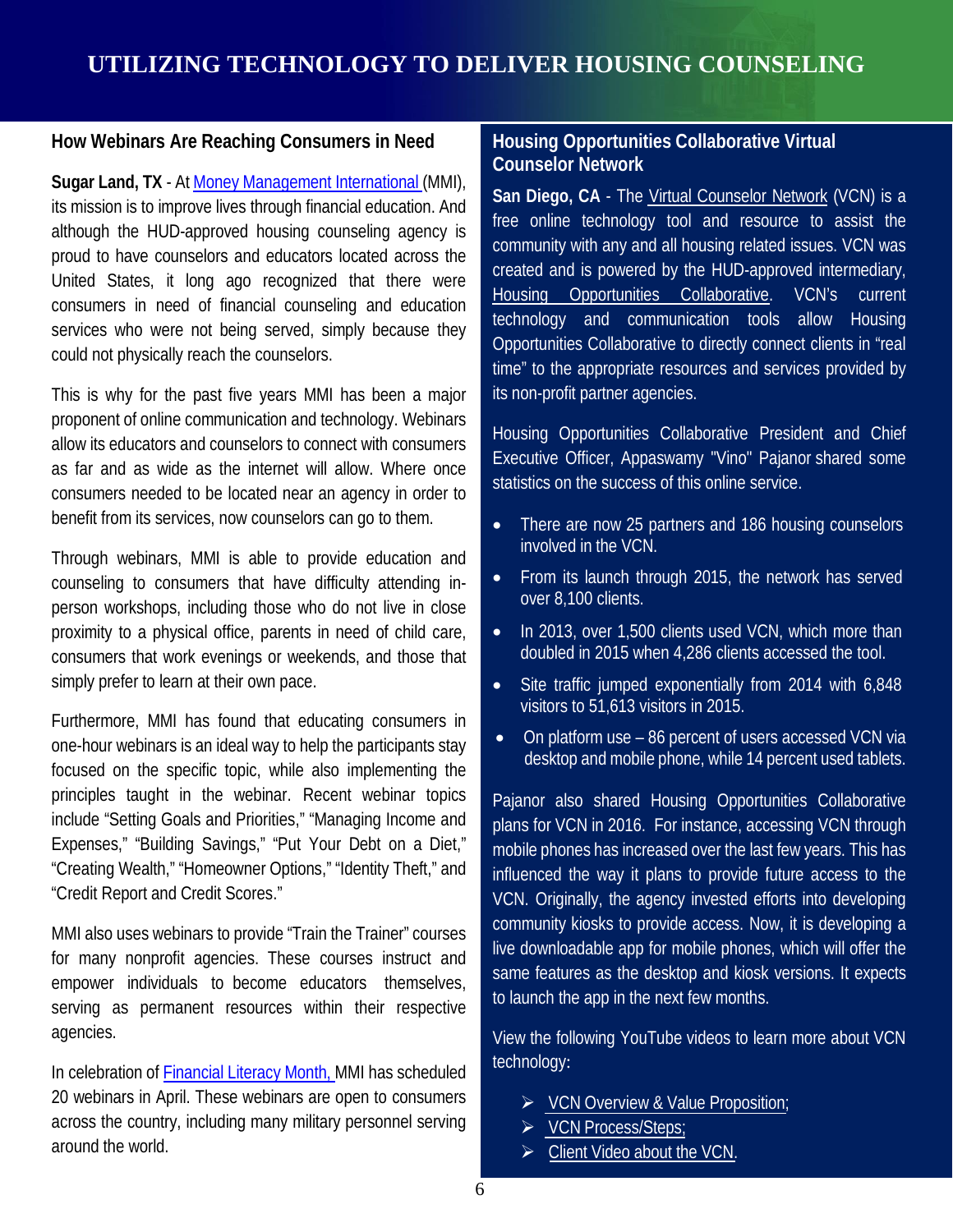# **INQUIRING MINDS WANT TO KNOW**



| Q: Am I limited to accessing only training under Housing<br>Counseling?                                                                                                                                                                                                                                |  |
|--------------------------------------------------------------------------------------------------------------------------------------------------------------------------------------------------------------------------------------------------------------------------------------------------------|--|
| A: The HUD Exchange offers training on a variety of HUD<br>program, financial, and grant management topics. Registered<br>users can access all archived webinars and on-line training.                                                                                                                 |  |
| Users can filter training by Program area and/or topic at:<br>The Learning Page.                                                                                                                                                                                                                       |  |
| Q: If I view a live webinar offered by the Office of Housing<br>Counseling instead of the archived version, will I get<br>credit for it?                                                                                                                                                               |  |
| A: OHC sends email acknowledgements as Certificates of<br>Training for those that register for and attend live webinar<br>broadcasts. Live training attendance will not reflect on your<br>HUD Exchange training transcript.                                                                           |  |
| Q: Is more information available on how to navigate the                                                                                                                                                                                                                                                |  |
| <b>HUD Exchange?</b>                                                                                                                                                                                                                                                                                   |  |
| A: Yes. On February 8, 2016, ICF, Inc. (the contractor that<br>manages the HUD Exchange) and the Office of Housing<br>Counseling broadcast a webinar on using the HUD Exchange.<br>The archived webinar is available for viewing (and credit) at:<br>Housing Counseling Migration to the HUD Exchange. |  |
| Q: Can you share any updates planned for the Housing<br><b>Counseling webpages?</b>                                                                                                                                                                                                                    |  |
|                                                                                                                                                                                                                                                                                                        |  |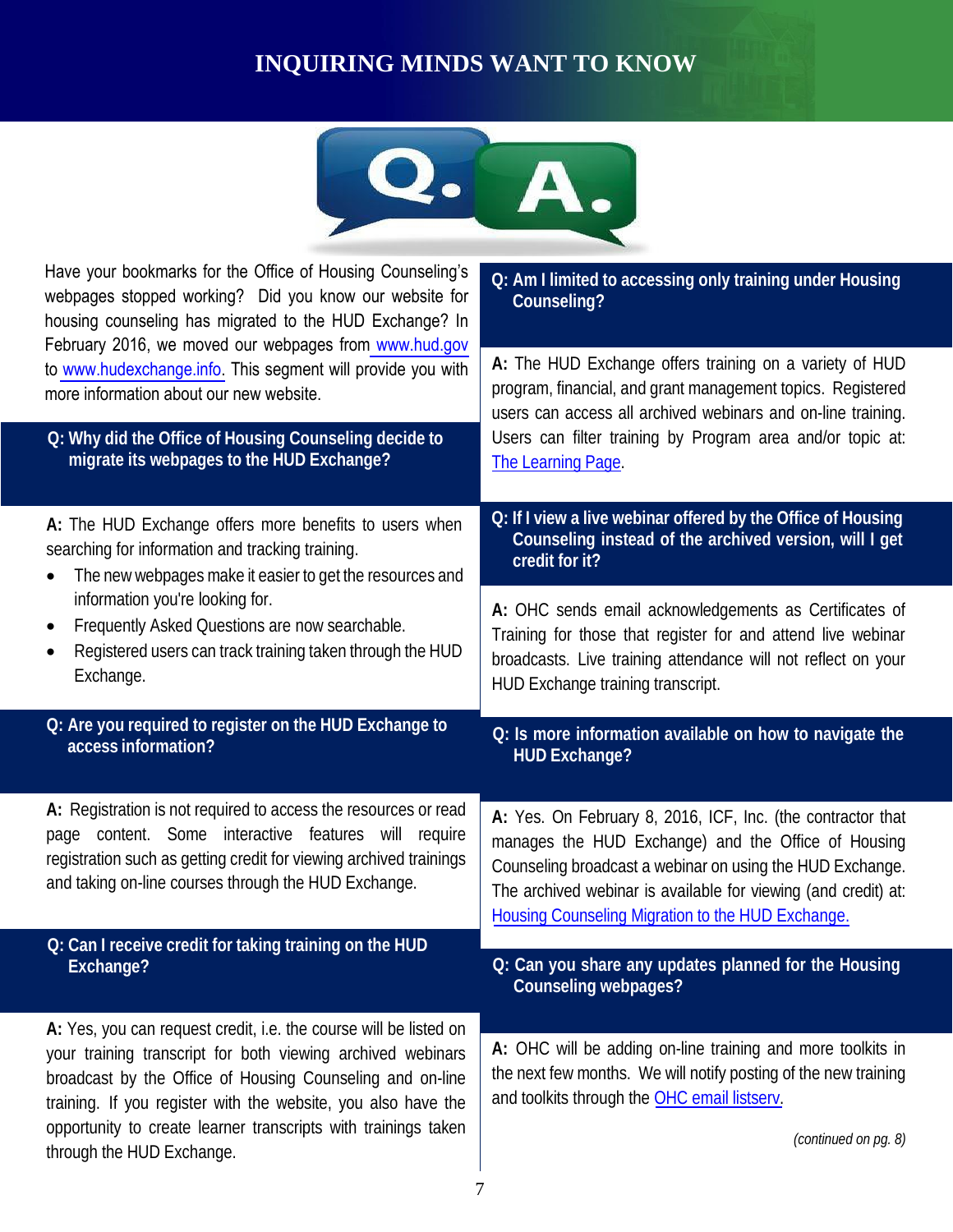# **EQUAL HOUSING OPPORTUNITY…IT'S THE LAW**

#### *(continued from pg. 1 - Educating Clients to Protect Equal Access to Housing)*

Housing counseling and fair housing go hand-in-hand on many occasions. Many times housing counseling issues develop into fair housing issues especially when dealing with mortgage lending and foreclosure, evictions, tenant repair needs, access to housing, applications and processes through Public Housing Authorities, other subsidized housing programs, and homeless shelters.

Without programs such as housing counseling, FHRC would be unable to identify the patterns of fair housing complaints within its community due to the lack of knowledge from renters and home seekers. FHRC estimates that nearly one in four counseling calls is really a fair housing issue in disguise.

That's why the work of housing counseling organizations is so important in educating clients to protect their equal access to housing and their rights as a tenant, while empowering individuals to achieve their housing goals. It also, more often than not, takes a fair housing agency to represent the tenant and to guarantee their rights. A strong, established relationship between a housing counseling agency and a qualified fair housing organization or local Fair [Housing](http://portal.hud.gov/hudportal/HUD?src=/program_offices/fair_housing_equal_opp/partners/FHAP/agencies) [Assistance](http://portal.hud.gov/hudportal/HUD?src=/program_offices/fair_housing_equal_opp/partners/FHAP/agencies) Program (FHAP) office ensures that people have a place to call home, while strengthening neighborhoods, and instilling a sense of community, especially in tough economic times.

HUD provides FHAP funding annually on a noncompetitive basis to state and local agencies that enforce fair housing laws that are substantially equivalent to the Fair Housing Act. To assist people who believe they have been victims of housing discrimination, HUD also provides funding for fair housing organizations and other non-profits through the [Fair](http://portal.hud.gov/hudportal/HUD?src=/program_offices/fair_housing_equal_opp/partners/FHIP/fhip) Housing [Initiatives](http://portal.hud.gov/hudportal/HUD?src=/program_offices/fair_housing_equal_opp/partners/FHIP/fhip) Program (FHIP). In addition to funding organizations that provide direct assistance to individuals who feel they have been discriminated against while attempting to purchase or rent housing, FHIP also has initiatives that promote fair housing laws and equal housing opportunity awareness.

*(continued from pg. 7 – Inquiring Minds Want to Know)*

**Q: Where do I report problems with or ask questions about the HUD Exchange?**

**A:** Technical problems and user questions can be sent via email to: [housing.counseling@hud.gov.](mailto:housing.counseling@hud.gov)

**Equal Housing Opportunity**

It is illegal to Discriminate Against Any Person Because of Race, Color, Religion, Sex, Handicap, Familial Status, or National Origin

# YOU HAVE THE RIGHT TO LIVE **WHERE YOU CHOOSE.**

#### REPORT HOUSING DISCRIMINATION.

 $1 - 800 - 669 - 9777$ TTY 1-800-927-9275 WWW.ESPANOL.HUD.GOV/OFFICES/FHEO WWW.HUD.GOV/FAIRHOUSING



Learn more about FHIP grant opportunities [here](http://portal.hud.gov/hudportal/HUD?src=/program_offices/fair_housing_equal_opp/partners/FHAP/agencies).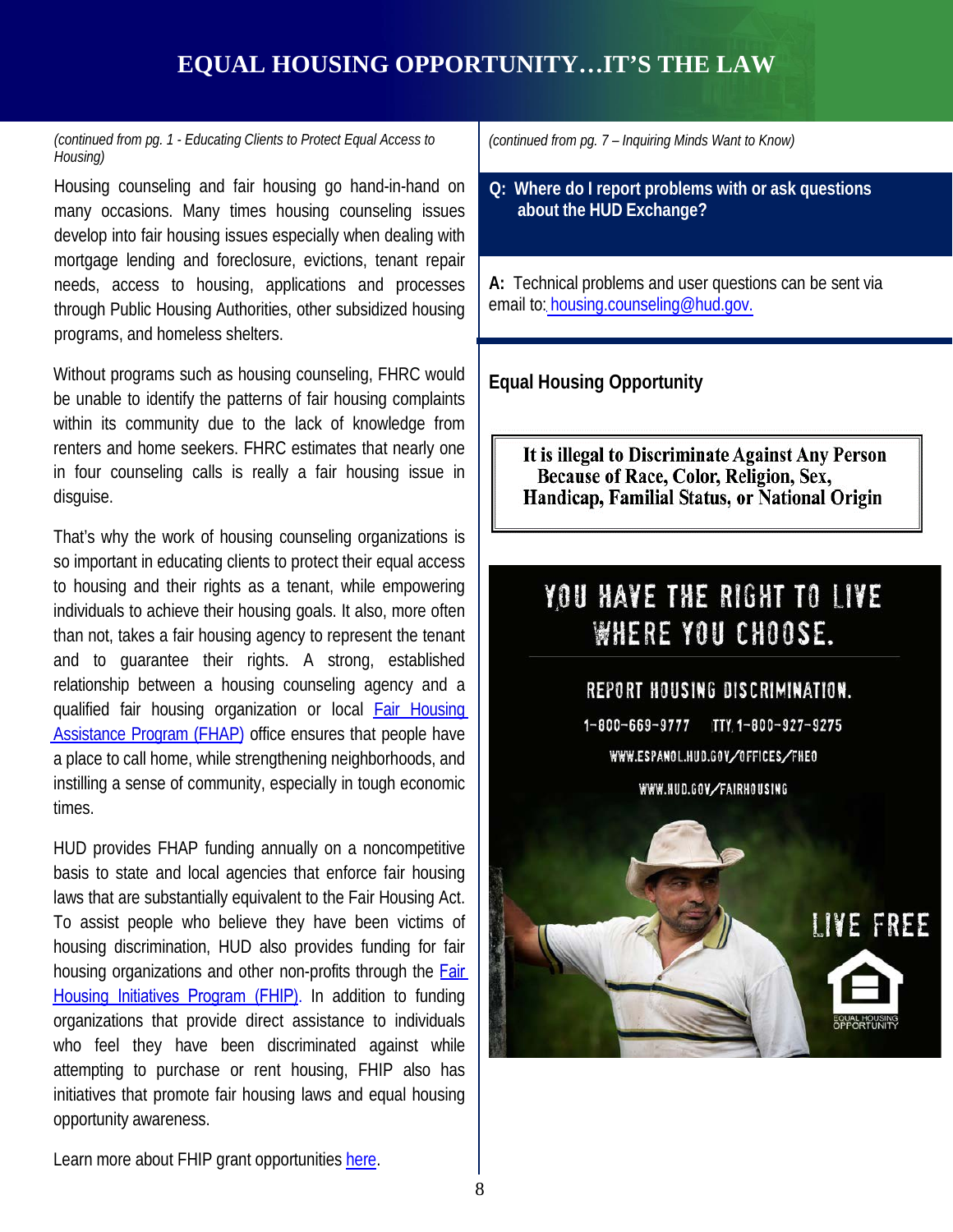# **TOOLS AND RESOURCES**



 9 **Success Stories highlighting client's achievements. Nominations of persons both inside and outside of HUD are welcomed.**  *THE BRIDGE* **is pleased to recognize Champions of Service who have provided exemplary service in the Housing Counseling arena and Please send your nominations by the 20th of each month to:** [thebridge@hud.gov.](mailto:thebridge@hud.gov)